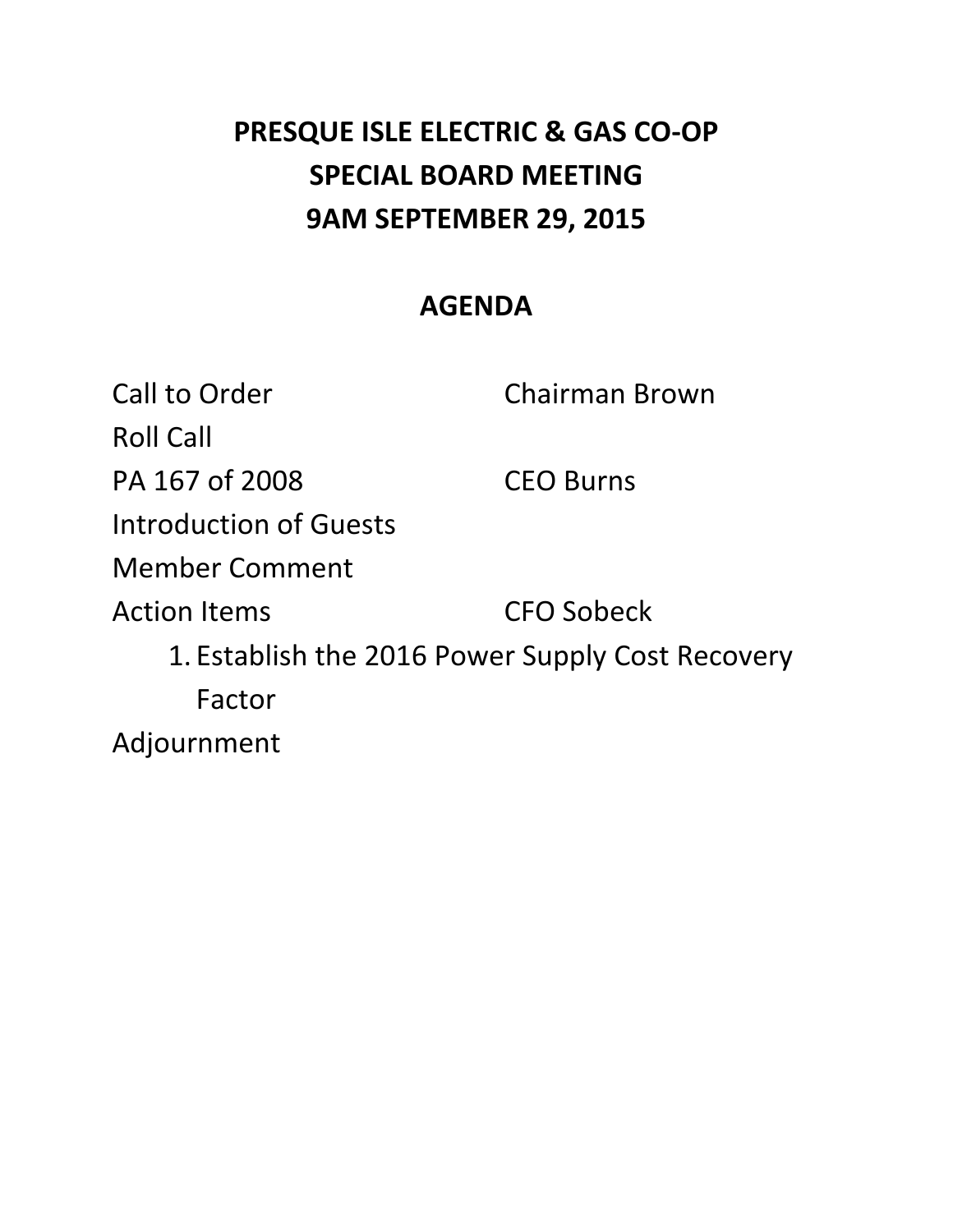### **Presque Isle Electric & Gas Co-op Proposed Rate, Tariff and Billing Rules Changes Open Member Meeting: September 29, 2015** Page 1

| <b>Proposed Changes At A Glance</b>                                                                                                                                                                                                                                                                                                                                                                                                                                                                                                                                                                        |                                   |                                                                                                                                                                                                     |                                                                                                                                                                                                                                                                                                                   |                                                                                                                                                                                                                                                                           |                                                                |  |  |  |  |  |
|------------------------------------------------------------------------------------------------------------------------------------------------------------------------------------------------------------------------------------------------------------------------------------------------------------------------------------------------------------------------------------------------------------------------------------------------------------------------------------------------------------------------------------------------------------------------------------------------------------|-----------------------------------|-----------------------------------------------------------------------------------------------------------------------------------------------------------------------------------------------------|-------------------------------------------------------------------------------------------------------------------------------------------------------------------------------------------------------------------------------------------------------------------------------------------------------------------|---------------------------------------------------------------------------------------------------------------------------------------------------------------------------------------------------------------------------------------------------------------------------|----------------------------------------------------------------|--|--|--|--|--|
| 1. Establish 2016 Power Supply Cost<br>Recovery Factor (PSCR)                                                                                                                                                                                                                                                                                                                                                                                                                                                                                                                                              |                                   |                                                                                                                                                                                                     |                                                                                                                                                                                                                                                                                                                   |                                                                                                                                                                                                                                                                           |                                                                |  |  |  |  |  |
|                                                                                                                                                                                                                                                                                                                                                                                                                                                                                                                                                                                                            |                                   |                                                                                                                                                                                                     |                                                                                                                                                                                                                                                                                                                   |                                                                                                                                                                                                                                                                           | 1. Establish the 2016 Power Supply Cost Recovery Factor (PSCR) |  |  |  |  |  |
| <b>Existing Situation</b>                                                                                                                                                                                                                                                                                                                                                                                                                                                                                                                                                                                  | <b>Proposed Change</b>            |                                                                                                                                                                                                     |                                                                                                                                                                                                                                                                                                                   |                                                                                                                                                                                                                                                                           | <b>Management Recommends</b>                                   |  |  |  |  |  |
| o Power supply costs from Wolverine<br>Power Cooperative (WPC)<br>are passed on at cost to members<br>of PIE&G through the PSCR mechanism.<br>o PIE&G, working with WPC, establishes<br>a factor to collect or refund power supply<br>costs that are above or below the base<br>energy rates based upon cost and                                                                                                                                                                                                                                                                                           | for 2016.<br><b>PSCR Factor.</b>  |                                                                                                                                                                                                     | o This approval will establish the maximum PSCR Factor<br>o Should actual power supply costs be lower than<br>forecasted, then the cooperative may apply a lesser<br>o The established maximum PSCR Factor shall<br>shall be -1.31 mills/kWh or -\$0.00131/kWh.<br>This represents a decrease of \$0.68 per month | o Establish the 2016 PSCR<br>Factor of -\$0.00131 per kWh<br>effective with bills rendered<br>on or after February 1, 2016.<br>Management will bring forward<br>lo.<br>the 2015 over/under collection<br>at the first Special Member Regulation Board<br>Meeting of 2016. |                                                                |  |  |  |  |  |
| sales forecasts.                                                                                                                                                                                                                                                                                                                                                                                                                                                                                                                                                                                           |                                   |                                                                                                                                                                                                     | or 0.69% for the average residential monthly account.                                                                                                                                                                                                                                                             |                                                                                                                                                                                                                                                                           |                                                                |  |  |  |  |  |
| o The collection of funds through the<br>PSCR Factor is reconciled annually<br>with the actual energy costs billed to<br>PIE&G by WPC and the difference is<br>either refunded or charged to the<br>membership.<br>o The 2015 PSCR Factor was established<br>at -0.031 mills/kWh or -\$0.00031/kWh.<br>o The overall estimated energy rate billed<br>to the members of PIE&G is the sum of<br>the PSCR Basing Point and the current<br>year's PSCR Factor. That rate for 2015<br>was \$0.08754/kWh or 87.54 mills/kWh.<br>o Prior action of the Board has set the PSCR<br>Basing Point to 87.85 mills/kWh. | 2015<br>2016<br>established rate. | Basing<br>Point<br>0.08785<br>\$<br>\$<br>0.08785<br><b>Difference</b><br>of \$0. Should actual over-collections<br>for 2015 be higher than forecasted, the<br>cooperative may charge less than the | <b>PSCR</b><br>Factor<br>\$<br>(0.00031)<br>(0.00131)<br>s.<br>o The proposed change includes an estimated<br>over/under-collection of 2015 power supply costs                                                                                                                                                    | <b>Total Energy</b><br>0.08754<br>0.08654<br>(0.00100)                                                                                                                                                                                                                    |                                                                |  |  |  |  |  |
|                                                                                                                                                                                                                                                                                                                                                                                                                                                                                                                                                                                                            |                                   |                                                                                                                                                                                                     |                                                                                                                                                                                                                                                                                                                   |                                                                                                                                                                                                                                                                           |                                                                |  |  |  |  |  |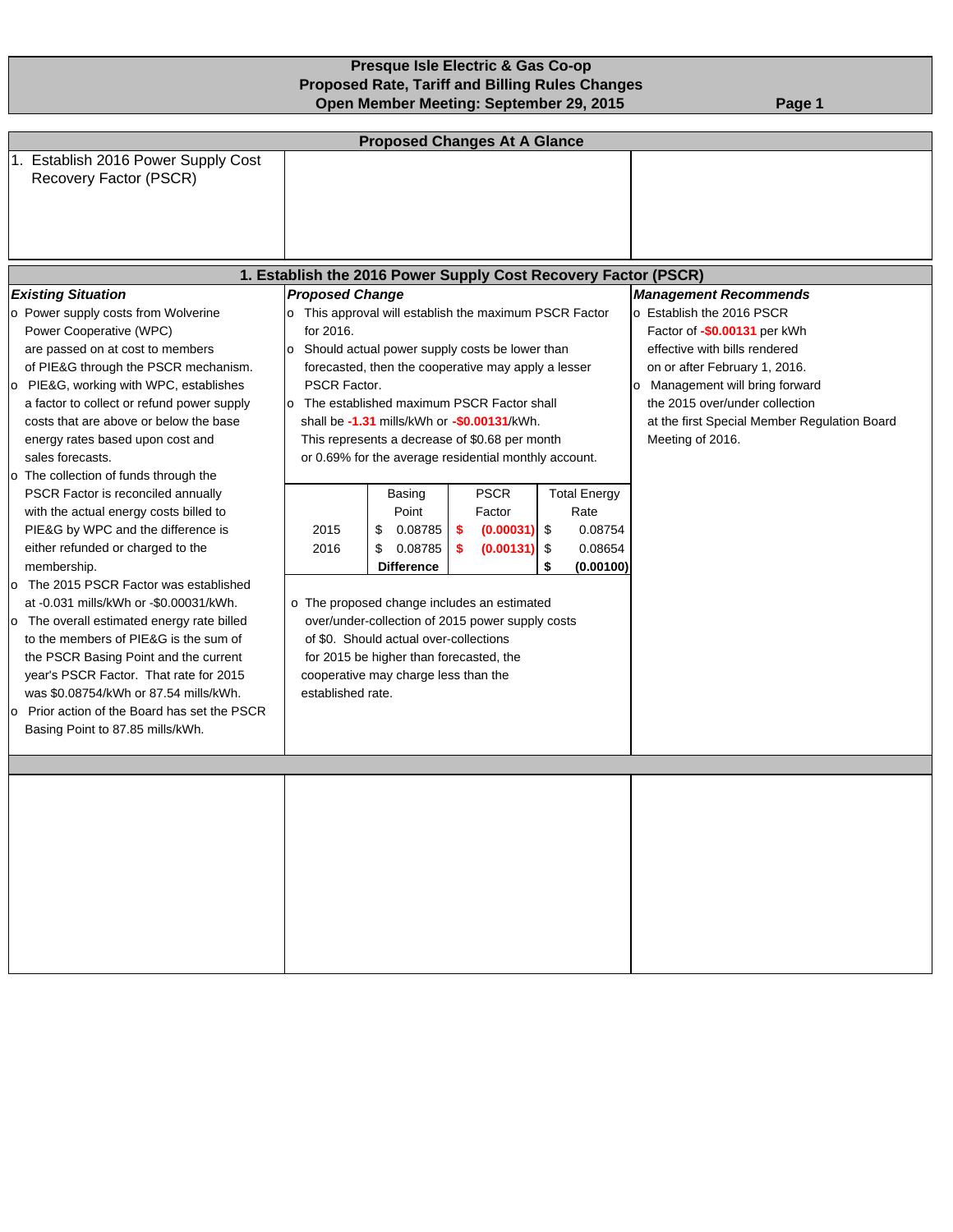## Presque Isle Electric & Gas Co-op 2016 PSCR Plan Overview

Line No.

|   | 1 Projected Energy Purchases (kWh)           |     | 264, 122, 537 |
|---|----------------------------------------------|-----|---------------|
|   | 2 Less: Line Losses (7.90%)                  |     | 20,865,680    |
|   | 3 Projected Energy Sales (kWh)               |     | 243,256,857   |
|   | 4 Projected Energy Costs                     |     | 21,050,264    |
|   | 5 PSCR Rate - \$/kWh (Line 4/Line 3)         | \$  | 0.08654       |
|   | 6 PSCR Base - \$/kWh                         |     | 0.08785       |
|   | 7 PSCR Factor - \$/kWh (Line 5 - Line 6)     | -\$ | 0.00131       |
|   | 8 PSCR Rate - mills/kWh (Line 4/Line 3)      |     | 86.54         |
| 9 | <b>PSCR Base - mills/kWh</b>                 |     | 87.85         |
|   | 10 PSCR Factor - mills/kWh (Line 8 - Line 9) |     | (1.31)        |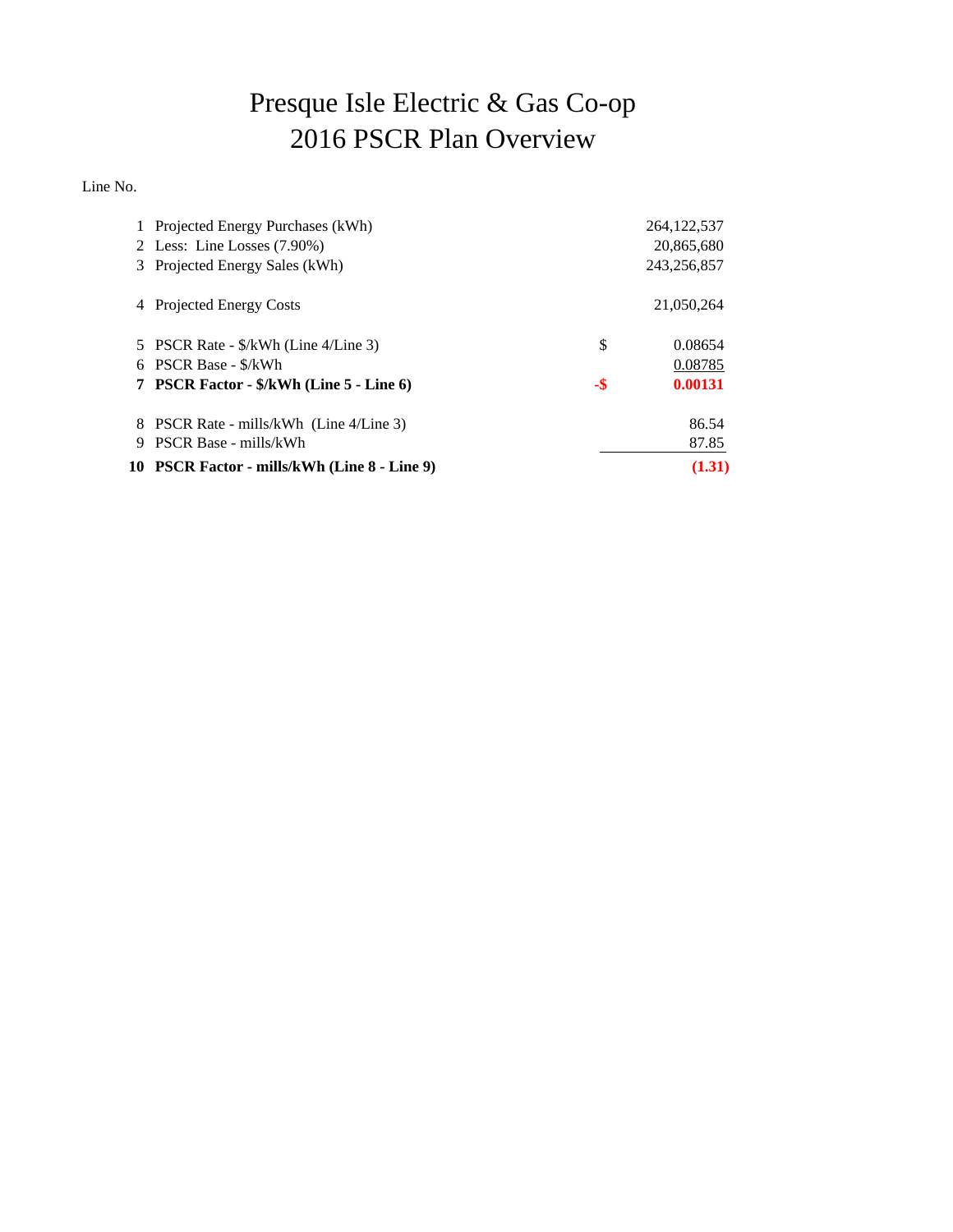## Presque Isle Electric & Gas Co-op 2016 PSCR Plan **Summary**

#### **Units**

| Energy (previous Dec. total)                                   |                        |               |  |  |
|----------------------------------------------------------------|------------------------|---------------|--|--|
| Forecast Energy Charge - General                               | \$0.055162             | 245,872,265   |  |  |
| Forecast Energy Charge - C&I                                   | \$0.055162             | 18,250,272    |  |  |
| True-up Energy Charge - General                                | \$0.055162             | $\bf{0}$      |  |  |
| True-up Energy Charge - C&I                                    | \$0.055162             | $\theta$      |  |  |
| Forecasted Base Demand (Wolv 12CP) General - 2015              | \$<br>5.9414           | 446,109       |  |  |
| Forecasted Base Demand (Wolv 12CP) C&I - 2015                  | \$<br>5.9414           | 29,597        |  |  |
| True-Up Base Demand (Wolv 12CP) General - 2013                 | \$<br>5.9414           | 0             |  |  |
| True-Up Base Demand (Wolv 12CP) C&I - 2013                     | \$<br>5.9414           | $\Omega$      |  |  |
| Forecasted MISO-Coincident Demand (1CP) General - 2013         | \$<br>5.3601           | 450,216       |  |  |
| Forecasted MISO-Coincident Demand (1CP) C&I - 2013             | \$<br>5.3601           | 37,212        |  |  |
| True-Up MISO-Coincident Demand (1CP) General - 2011            | $\mathbb{S}$<br>5.3601 | 0             |  |  |
| True-Up MISO-Coincident Demand (1CP) C&I - 2011                | \$<br>5.3601           | $\mathbf{0}$  |  |  |
| Member's Base Demand Units Total (12 CP) - Current year        | NA                     | 475,706       |  |  |
| Total Dist. Members Coincident Peak (Wolv 12CP) - Current year | NA                     | 5,839,955     |  |  |
| Energy (Total) - Current year                                  | NA                     | 264, 122, 537 |  |  |
| General Energy, % Total Energy                                 | <b>NA</b>              | 93.1%         |  |  |
| General Demand, % Total Demand                                 | <b>NA</b>              | 100.0%        |  |  |
| Member's Share of Coin, Peak - Current Year Actual             | NA                     | 8.15%         |  |  |
| Member's Share of Coin. Peak - Used for Billing                | NA                     | 8.10%         |  |  |
| Fuel Clause Adjustment, True Up                                | <b>NA</b>              | 0.00000       |  |  |
| C&I Credits (Tier A); i.e., average demand > 2,000 kW          | \$0.009000             | $\mathbf{0}$  |  |  |
| C&I Credits (Tier B); i.e., average demand > 500 kW            | \$0.005000             | 17,682,372    |  |  |
| <b>Efficient Electric Heat Credit</b>                          | \$0.030000             | 3,974,070     |  |  |
| <b>Electric Water Heater Credits</b>                           | \$<br>4.50             | 1,236         |  |  |
| <b>Backup Generation</b>                                       | \$<br>2.50             | 0             |  |  |
| Dedicated Excluded Facilities Charge                           | 16.98%                 | $\theta$      |  |  |
| <b>Shared Excluded Facilities Charge</b>                       | 16.98%                 | 827,417       |  |  |
| Substation Maintenance Charge (% charge)                       | 10.34%                 | 7,793,187     |  |  |
| Substation Investment Charge (\$/sub)                          | \$2,253.00             | 18            |  |  |
| Substation Investment Charge (\$/sub); shared subs             | varies                 | 24            |  |  |
| <b>Prepaid Substation Credit</b>                               | <b>NA</b>              | $\mathbf{0}$  |  |  |
| Prepaid Excluded Facilities Credit                             | <b>NA</b>              | $\mathbf{0}$  |  |  |
| <b>Excess Revenue</b>                                          | NA                     | $\mathbf{0}$  |  |  |
| Other Charges/(Credits)                                        | NA                     | $\mathbf{0}$  |  |  |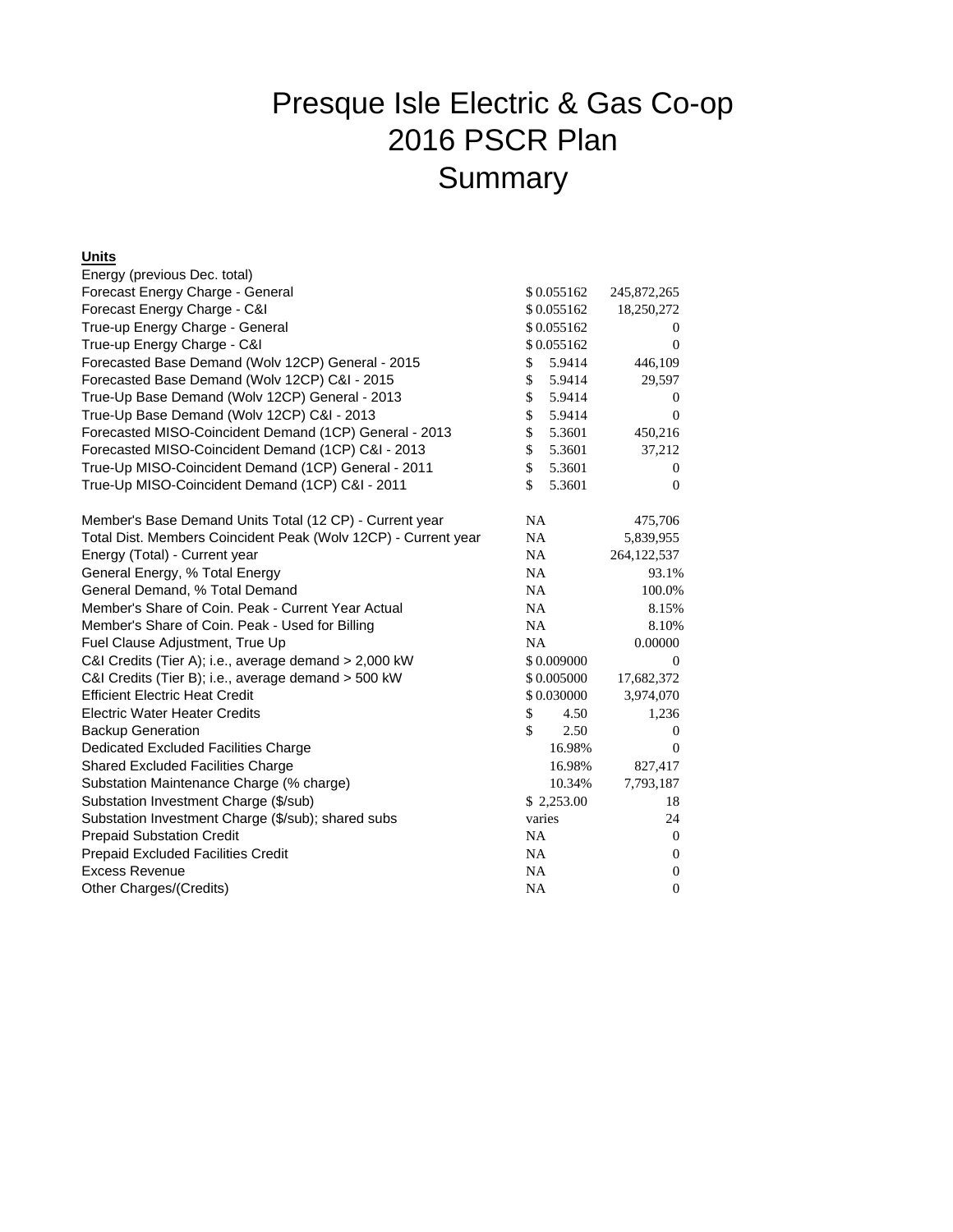| <b>Dollar Amounts</b>                                  |                  |
|--------------------------------------------------------|------------------|
| Forecast Energy Charge - General                       | \$<br>13,562,806 |
| Forecast Energy Charge - C&I                           | 1,006,722        |
| True-up Energy Charge - General                        | $\theta$         |
| True-up Energy Charge - C&I                            | $\Omega$         |
| Forecasted Base Demand (Wolv 12CP) General - 2015      | 2,650,512        |
| Forecasted Base Demand (Wolv 12CP) C&I - 2015          | 175,848          |
| True-Up Base Demand (Wolv 12CP) General - 2013         | $\theta$         |
| True-Up Base Demand (Wolv 12CP) C&I - 2013             | $\Omega$         |
| Forecasted MISO-Coincident Demand (1CP) General - 2013 | 2,413,203        |
| Forecasted MISO-Coincident Demand (1CP) C&I - 2013     | 199,460          |
| True-Up MISO-Coincident Demand (1CP) General - 2011    | $\theta$         |
| True-Up MISO-Coincident Demand (1CP) C&I - 2011        | $\Omega$         |
| Fuel Clause Adjustment, True Up                        | $\mathbf{0}$     |
| C&I Credits (Tier A); i.e., average demand > 2,000 kW  | $\Omega$         |
| C&I Credits (Tier B); i.e., average demand > 500 kW    | (88, 412)        |
| <b>Efficient Electric Heat Credit</b>                  | (119,222)        |
| Electric Water Heater Credits                          | (66,749)         |
| <b>Backup Generation</b>                               | $\Omega$         |
| Dedicated Excluded Facilities Charge                   | $\Omega$         |
| <b>Shared Excluded Facilities Charge</b>               | 11,380           |
| Substation Maintenance Charge (% charge)               | 805,816          |
| Substation Investment Charge (\$/sub)                  | 500,067          |
| <b>Prepaid Substation Credit</b>                       | $\mathbf{0}$     |
| <b>Prepaid Excluded Facilities Credit</b>              | $\Omega$         |
| Excess Revenue                                         | $\Omega$         |
| Other Charges/(Credits)                                | $\Omega$         |
| Total                                                  | \$<br>21,051,430 |
| Non-Energy Components                                  | \$<br>2,514,128  |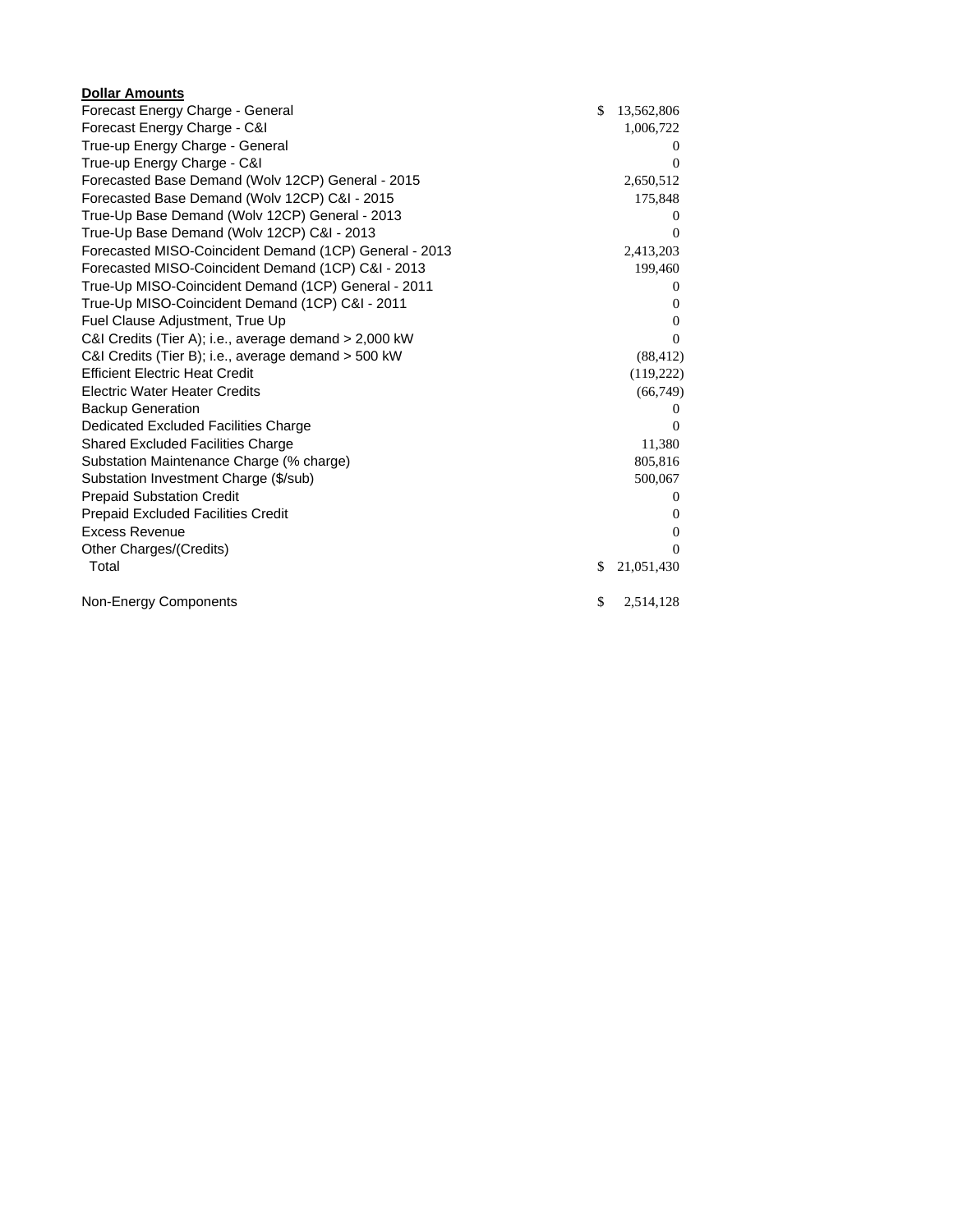| <b>Contribution to Bundled Rate</b>                    |                  |
|--------------------------------------------------------|------------------|
| Forecast Energy Charge - General                       | \$<br>51.35      |
| Forecast Energy Charge - C&I                           | 3.81             |
| True-up Energy Charge - General                        |                  |
| True-up Energy Charge - C&I                            |                  |
| Forecasted Base Demand (Wolv 12CP) General - 2015      | 10.04            |
| Forecasted Base Demand (Wolv 12CP) C&I - 2015          | 0.67             |
| True-Up Base Demand (Wolv 12CP) General - 2013         |                  |
| True-Up Base Demand (Wolv 12CP) C&I - 2013             |                  |
| Forecasted MISO-Coincident Demand (1CP) General - 2013 | 9.14             |
| Forecasted MISO-Coincident Demand (1CP) C&I - 2013     | 0.76             |
| True-Up MISO-Coincident Demand (1CP) General - 2011    |                  |
| True-Up MISO-Coincident Demand (1CP) C&I - 2011        |                  |
| Fuel Clause Adjustment, True Up                        |                  |
| C&I Credits (Tier A); i.e., average demand > 2,000 kW  |                  |
| C&I Credits (Tier B); i.e., average demand > 500 kW    | (0.33)           |
| <b>Efficient Electric Heat Credit</b>                  | (0.45)           |
| <b>Electric Water Heater Credits</b>                   | (0.25)           |
| <b>Backup Generation</b>                               |                  |
| Dedicated Excluded Facilities Charge                   |                  |
| <b>Shared Excluded Facilities Charge</b>               | 0.04             |
| Substation Maintenance Charge (% charge)               | 3.05             |
| Substation Investment Charge (\$/sub)                  | 1.89             |
| <b>Prepaid Substation Credit</b>                       |                  |
| Prepaid Excluded Facilities Credit                     |                  |
| <b>Excess Revenue</b>                                  |                  |
| Other Charges/(Credits)                                |                  |
| Total                                                  | \$<br>79.70      |
| <b>Inputs for Member's PSCR Factor</b>                 |                  |
| Member's Line Losses                                   | 7.90000%         |
| Member's Line Losses                                   | 20,865,680       |
| Wholesale Purchases - Member's Losses                  | 243,256,857      |
| Member's HQ Energy Use                                 | $\mathbf{0}$     |
| Member's Sales to its Members                          | 243,256,857      |
| Non-PSCR Sales                                         | 0                |
| <b>PSCR Sales</b>                                      | 243,256,857      |
| Member's HQ Energy Use                                 | 0                |
| Prior Year (Over)/Under Collection                     | 0                |
| <b>PSCR Cost</b>                                       | 21,051,430       |
| Power Supply Rate Before HQ Use and (O)/U Coll.        | \$<br>86.54      |
| <b>PSCR Rate</b>                                       | \$<br>86.54      |
| <b>PSCR Base</b>                                       | \$<br>87.85      |
| <b>PSCR Factor</b>                                     | \$<br>(1.31)     |
| Member's PSCR Revenue                                  | \$<br>21,051,448 |
| Member's PSCR Cost                                     | 21,051,430       |
| Member's Over/(Under) Collection                       | \$<br>18         |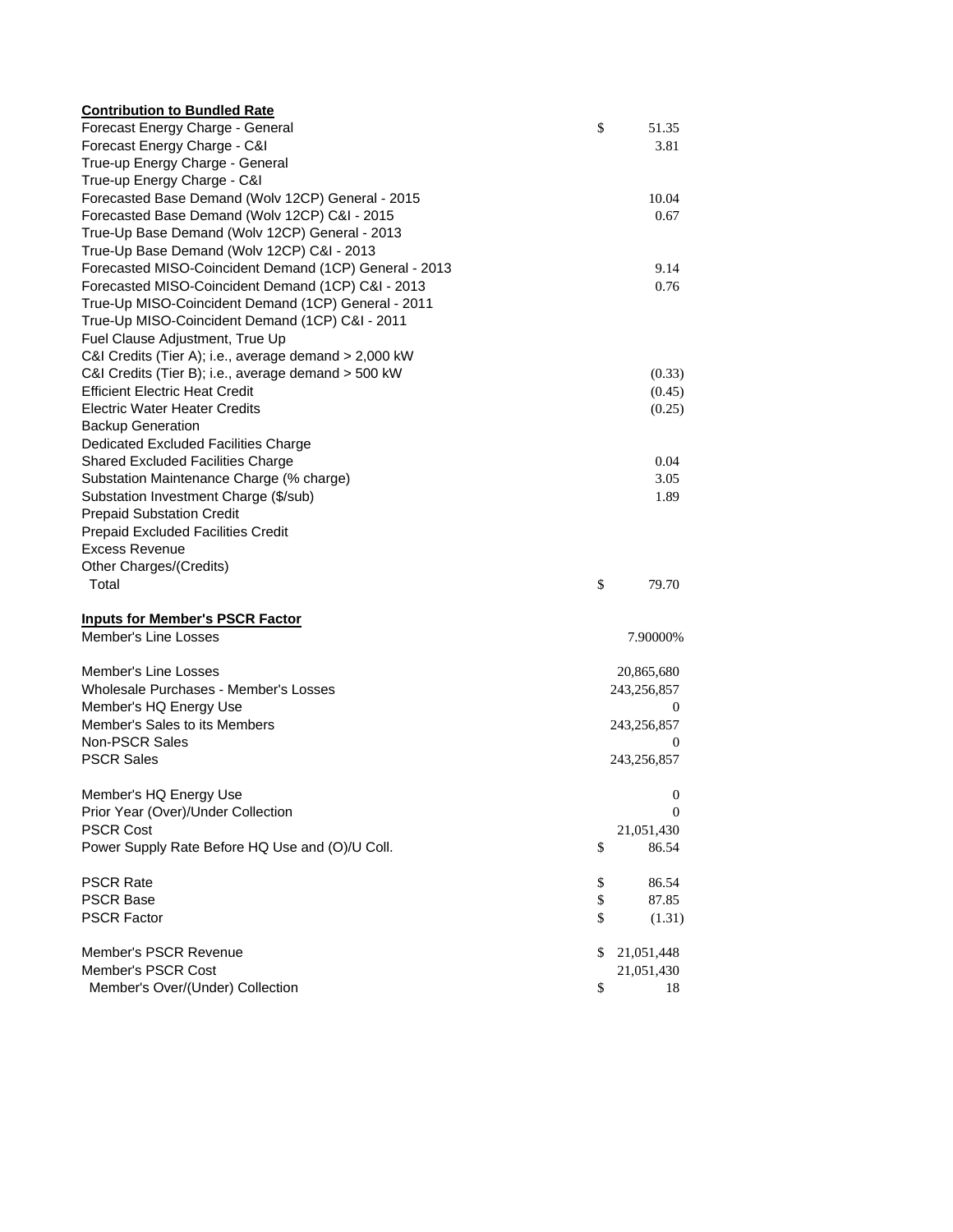#### Presque Isle Electric & Gas **2016 PSCR Plan comparison to 2015 Budget**

| Input by Wolverine                                                                   |                    |                 |                 |                 |                 |                 |                 |                 |                 |                  |                  |                 |                 |
|--------------------------------------------------------------------------------------|--------------------|-----------------|-----------------|-----------------|-----------------|-----------------|-----------------|-----------------|-----------------|------------------|------------------|-----------------|-----------------|
| <b>Input by Member</b>                                                               |                    |                 |                 |                 |                 |                 | 2016 PSCR Plan  |                 |                 |                  |                  |                 |                 |
| Not Included in Budget                                                               | January            | February        | March           | April           | May             | June            | July            | <b>August</b>   | September       | October          | November         | December        | YTD             |
| Units                                                                                |                    |                 |                 |                 |                 |                 |                 |                 |                 |                  |                  |                 |                 |
| Energy (previous Dec. total)                                                         |                    |                 |                 |                 |                 |                 |                 |                 |                 |                  |                  |                 |                 |
| Forecast Energy Charge - General                                                     | 23,950,824         | 21.995.000      | 21,814,267      | 18.286.100      | 17,910,734      | 17,616,300      | 21.536.579      | 20,536,100      | 18,106,178      | 19,250,300       | 21.440.200       | 23.429.683      | 245.872.265     |
| Forecast Energy Charge - C&I                                                         | 1,450,400          | 1,398,648       | 1,528,500       | 1,476,075       | 1,553,200       | 1,597,950       | 1,806,704       | 1,693,544       | 1,553,250       | 1,530,867        | 1,335,950        | 1,325,184       | 18,250,272      |
| True-up Energy Charge - General                                                      | $\Omega$           | $\overline{0}$  | $\overline{0}$  | $\overline{0}$  | $\overline{0}$  | $\overline{0}$  | $\overline{0}$  | $\overline{0}$  | $\overline{0}$  | $\overline{0}$   | $\overline{0}$   | $\overline{0}$  | 0               |
| True-up Energy Charge - C&I                                                          |                    | $\overline{0}$  | $\overline{0}$  | $\Omega$        | $\Omega$        | $\Omega$        | $\Omega$        | $\Omega$        | $\overline{0}$  | C                | $\Omega$         |                 | $\Omega$        |
| Forecasted Base Demand (Wolv 12CP) General - 2015                                    | 39,999             | 41,575          | 38,200          | 31,501          | 27,675          | 32,079          | 43,950          | 42,690          | 36,220          | 33,150           | 39,075           | 39,995          | 446,109         |
| Forecasted Base Demand (Wolv 12CP) C&I - 2015                                        | 2,415              | 2,366           | 2,501           | 2,268           | 2,165           | 2,662           | 3,030           | 2,687           | 2,519           | 2,526            | 2,171            | 2,287           | 29,597          |
| True-Up Base Demand (Wolv 12CP) General - 2013                                       | $\Omega$           | $\Omega$        | $\overline{0}$  | $\Omega$        | $\overline{0}$  | $\overline{0}$  | $\Omega$        | $\Omega$        | $\Omega$        | $\Omega$         | $\Omega$         | $\Omega$        | $\Omega$        |
| True-Up Base Demand (Wolv 12CP) C&I - 2013                                           | $\Omega$           | $\Omega$        | $\overline{0}$  | $\Omega$        | $\overline{0}$  | $\overline{0}$  | $\Omega$        | $\overline{0}$  | $\overline{0}$  | $\Omega$         | $\Omega$         | $\Omega$        |                 |
| Forecasted MISO-Coincident Demand (1CP) General - 2013                               | 37,518             | 37.518          | 37,518          | 37,518          | 37.518          | 37.518          | 37.518          | 37,518          | 37.518          | 37,518           | 37,518           | 37.518          | 450,216         |
| Forecasted MISO-Coincident Demand (1CP) C&I - 2013                                   | 3,101              | 3,101           | 3,101           | 3,101           | 3,101           | 3,101           | 3,101           | 3,101           | 3,101           | 3,101            | 3,101            | 3,101           | 37,212          |
| True-Up MISO-Coincident Demand (1CP) General - 2011                                  | -0                 | $\mathbf{0}$    | $\overline{0}$  | $\mathbf{0}$    | $\mathbf{0}$    | -0              | $\mathbf{0}$    | $\mathbf{0}$    | -0              | -0               | $\mathbf{0}$     | - 0             |                 |
| True-Up MISO-Coincident Demand (1CP) C&I - 2011                                      |                    | $\Omega$        | $\overline{0}$  | $\overline{0}$  | $\overline{0}$  | $\Omega$        | $\Omega$        | $\overline{0}$  | $\overline{0}$  | $\Omega$         | $\Omega$         | $\overline{0}$  |                 |
| Member's Base Demand Units Total (12 CP) - Current year                              | 42,414             | 43,941          | 40,701          | 33,769          | 29,840          | 34,741          | 46,980          | 45,377          | 38,739          | 35,676           | 41,246           | 42,282          | 475,706         |
| Total Dist. Members Coincident Peak (Wolv 12CP) - Current year                       | 525,395            | 499,829         | 465,907         | 392,951         | 400,230         | 481,164         | 602,742         | 552,357         | 518,362         | 419,281          | 477,280          | 504,457         | 5,839,955       |
| Energy (Total) - Current year                                                        | 25,401,224         | 23,393,648      | 23,342,767      | 19,762,175      | 19,463,934      | 19,214,250      | 23,343,283      | 22,229,644      | 19,659,428      | 20,781,167       | 22,776,150       | 24,754,867      | 264,122,537     |
|                                                                                      | 94.3%              | 94.0%           | 93.5%           | 92.5%           | 92.0%           | 91.7%           | 92.3%           | 92.4%           | 92.1%           | 92.6%            | 94.1%            | 94.6%           | 93.1%           |
| General Energy, % Total Energy                                                       |                    |                 |                 |                 |                 |                 |                 |                 |                 |                  |                  |                 |                 |
| General Demand, % Total Demand<br>Member's Share of Coin. Peak - Current Year Actual | 100.0%<br>8.07%    | 100.0%<br>8.79% | 100.0%<br>8.74% | 100.0%<br>8.59% | 100.0%<br>7.46% | 100.0%<br>7.22% | 100.0%<br>7.79% | 100.0%<br>8.22% | 100.0%<br>7.47% | 100.0%<br>8.51%  | 100.0%<br>8.64%  | 100.0%<br>8.38% | 100.0%<br>8.15% |
|                                                                                      |                    |                 |                 |                 |                 |                 |                 |                 |                 |                  |                  |                 |                 |
| Member's Share of Coin. Peak - Used for Billing                                      | 8.10%              | 8.10%           | 8.10%           | 8.10%           | 8.10%           | 8.10%           | 8.10%           | 8.10%           | 8.10%           | 8.10%            | 8.10%            | 8.10%           | 8.10%           |
| Fuel Clause Adjustment, True Up                                                      | 0.00000            | 0.00000         | 0.00000         | 0.00000         | 0.00000         | 0.00000         | 0.00000         | 0.00000         | 0.00000         | 0.00000          | 0.00000          | 0.00000         | 0.00000         |
| C&I Credits (Tier A); i.e., average demand > 2,000 kW                                | $\Omega$           | $\Omega$        | $\overline{0}$  | $\overline{0}$  | $\overline{0}$  | - 0             | $\Omega$        | $\overline{0}$  | $\overline{0}$  | - 0              | $\Omega$         | $\Omega$        | $\Omega$        |
| C&I Credits (Tier B); i.e., average demand > 500 kW                                  | 1,410,400          | 1,358,648       | 1,490,600       | 1,376,075       | 1,453,200       | 1,547,950       | 1,706,704       | 1,693,544       | 1,453,250       | 1,530,867        | 1,335,950        | 1,325,184       | 17,682,372      |
| <b>Efficient Electric Heat Credit</b>                                                | 502,128            | 638,724         | 647,315         | 602,748         | 477,897         | 352,760         | 124,074         | 51,702          | 46,182          | 56,127           | 162,815          | 311,598         | 3,974,070       |
| Electric Water Heater Credits                                                        | 1,019              | 1,017           | 1,389           | 1,352           | 1,408           | 1,297           | 1,308           | 1,289           | 1,153           | 1,162            | 1,235            | 1,204           | 1,236           |
| <b>Backup Generation</b>                                                             |                    | $\Omega$        | $\overline{0}$  | $\Omega$        | - 0             | $\sqrt{ }$      | $\Omega$        | $\Omega$        | $\overline{0}$  | $\Omega$         | $\Omega$         |                 |                 |
| Dedicated Excluded Facilities Charge                                                 | $\Omega$           | $\Omega$        | $\overline{0}$  | $\Omega$        | $\Omega$        | $\Omega$        | $\Omega$        | $\Omega$        | $\Omega$        | $\Omega$         | $\Omega$         | $\Omega$        |                 |
| Shared Excluded Facilities Charge                                                    | 827,417            | 827,417         | 827,417         | 827,417         | 827,417         | 827,417         | 827,417         | 827,417         | 827,417         | 827,417          | 827,417          | 827,417         | 827,417         |
| Substation Maintenance Charge (% charge)                                             | 7,793,187          | 7,793,187       | 7,793,187       | 7,793,187       | 7,793,187       | 7,793,187       | 7,793,187       | 7,793,187       | 7,793,187       | 7,793,187        | 7,793,187        | 7,793,187       | 7,793,187       |
| Substation Investment Charge (\$/sub)                                                | 18                 | 18              | 18              | 18              | 18              | 18              | 18              | 18              | 18              | 18               | 18               | 18              | 18              |
| <b>Prepaid Substation Credit</b>                                                     |                    | $\Omega$        | - 0             | $\Omega$        | $\mathbf{0}$    | O               | $\Omega$        | $\Omega$        | 0               | <b>r</b>         | $\Omega$         |                 | $\Omega$        |
| Prepaid Excluded Facilities Credit                                                   |                    | $\Omega$        | $\Omega$        | $\Omega$        | $\Omega$        |                 | $\Omega$        | $\Omega$        | $\Omega$        |                  | $\Omega$         |                 |                 |
| <b>Excess Revenue</b>                                                                | $\Omega$           | $\Omega$        | $\Omega$        | $\Omega$        | $\Omega$        | O               | $\Omega$        | $\Omega$        | $\Omega$        | $\Omega$         | $\Omega$         | 0               |                 |
| Other Charges/(Credits)                                                              | $\Omega$           | $\Omega$        | $\Omega$        | $\Omega$        | $\Omega$        |                 | $\Omega$        | $\Omega$        |                 |                  | $\Omega$         | $\Omega$        |                 |
|                                                                                      |                    |                 |                 |                 |                 |                 |                 |                 |                 |                  |                  |                 |                 |
| <b>Dollar Amounts</b>                                                                |                    |                 |                 |                 |                 |                 |                 |                 |                 |                  |                  |                 |                 |
| Forecast Energy Charge - General                                                     | 1,321,175 \$<br>£. | 1,213,288 \$    | 1,203,319 \$    | 1,008,698 \$    | 987,992 \$      | 971,750 \$      | 1,188,001 \$    | 1,132,812 \$    | 998,773 \$      | 1,061,885<br>\$. | 1,182,684<br>-S. | 1,292,428<br>-S | 13,562,806      |
| Forecast Energy Charge - C&I                                                         | 80,007             | 77,152          | 84,315          | 81,423          | 85,678          | 88.146          | 99,661          | 93,419          | 85,680          | 84,446           | 73,694           | 73,100          | 1,006,722       |
| True-up Energy Charge - General                                                      | $\Omega$           | $\Omega$        | $\mathbf 0$     | $\Omega$        | $\mathbf 0$     | $\Omega$        | $\Omega$        | $\mathbf 0$     | $^{\circ}$      | $\Omega$         | $\Omega$         | $\Omega$        | -C              |
| True-up Energy Charge - C&I                                                          | $\Omega$           | $\mathbf 0$     | $\mathbf 0$     | $^{\circ}$      | $\mathbf 0$     | $\Omega$        | $\Omega$        | 0               | $^{\circ}$      | $\Omega$         | $\Omega$         | $\Omega$        | $\Omega$        |
| Forecasted Base Demand (Wolv 12CP) General - 2015                                    | 237,650            | 247,014         | 226,961         | 187,160         | 164,428         | 190,594         | 261,125         | 253,638         | 215,198         | 196,957          | 232,160          | 237,626         | 2,650,512       |
| Forecasted Base Demand (Wolv 12CP) C&I - 2015                                        | 14,348             | 14,057          | 14,859          | 13,475          | 12,863          | 15,816          | 18,002          | 15,965          | 14,966          | 15,008           | 12,899           | 13,588          | 175,848         |
| True-Up Base Demand (Wolv 12CP) General - 2013                                       | $\Omega$           | $\Omega$        | $\Omega$        | $\Omega$        | $\Omega$        | $\Omega$        | $\Omega$        | $\Omega$        | $\Omega$        | $\Omega$         | $\Omega$         | $\mathbf 0$     |                 |
| True-Up Base Demand (Wolv 12CP) C&I - 2013                                           | $\Omega$           | $\Omega$        | $\Omega$        | $\Omega$        | $\Omega$        | $\Omega$        | $\Omega$        | $\Omega$        | $\Omega$        | $\Omega$         | $\Omega$         | $\Omega$        |                 |
| Forecasted MISO-Coincident Demand (1CP) General - 2013                               | 201,100            | 201,100         | 201,100         | 201,100         | 201,100         | 201,100         | 201,100         | 201,100         | 201,100         | 201,100          | 201,100          | 201,100         | 2,413,203       |
| Forecasted MISO-Coincident Demand (1CP) C&I - 2013                                   | 16,622             | 16,622          | 16,622          | 16,622          | 16,622          | 16,622          | 16,622          | 16,622          | 16,622          | 16,622           | 16,622           | 16,622          | 199,460         |
| True-Up MISO-Coincident Demand (1CP) General - 2011                                  | $\Omega$           | $\Omega$        | $\Omega$        | $\Omega$        | $\Omega$        | $\Omega$        | $\Omega$        | $\Omega$        | $\Omega$        | $\Omega$         | $\Omega$         | $\Omega$        |                 |
| True-Up MISO-Coincident Demand (1CP) C&I - 2011                                      |                    | $\Omega$        | $\Omega$        | $\Omega$        | 0               | $\Omega$        | $\Omega$        | 0               | $\Omega$        | $\Omega$         | $\Omega$         | $\Omega$        | $\Omega$        |
| Fuel Clause Adjustment, True Up                                                      |                    | $\Omega$        | $\Omega$        | $\Omega$        | $\Omega$        | $\Omega$        | $\Omega$        | $\Omega$        | $\Omega$        | $\Omega$         | $\Omega$         | $\Omega$        |                 |
| C&I Credits (Tier A); i.e., average demand > 2,000 kW                                |                    | $\Omega$        | $\Omega$        | $\Omega$        | $\Omega$        | $\Omega$        | $\Omega$        | $\Omega$        | $\Omega$        | $\Omega$         | $\Omega$         | $\Omega$        |                 |
| C&I Credits (Tier B); i.e., average demand > 500 kW                                  | (7,052)            | (6,793)         | (7, 453)        | (6,880)         | (7, 266)        | (7,740)         | (8,534)         | (8, 468)        | (7,266)         | (7,654)          | (6,680)          | (6,626)         | (88, 412)       |
| <b>Efficient Electric Heat Credit</b>                                                | (15,064)           | (19, 162)       | (19, 419)       | (18,082)        | (14, 337)       | (10,583)        | (3,722)         | (1, 551)        | (1.385)         | (1,684)          | (4,884)          | (9,348)         | (119, 222)      |
| <b>Electric Water Heater Credits</b>                                                 | (4,586)            | (4, 577)        | (6,251)         | (6,084)         | (6, 336)        | (5,837)         | (5,886)         | (5,801)         | (5, 189)        | (5, 229)         | (5,558)          | (5, 418)        | (66, 749)       |
| <b>Backup Generation</b>                                                             | $\Omega$           | $^{\circ}$      | $\mathbf 0$     | $\Omega$        | $^{\circ}$      | $\mathbf 0$     | $^{\circ}$      | $\mathbf 0$     | 0               | $^{\circ}$       | $\Omega$         | $\mathbf 0$     | $\Omega$        |
| Dedicated Excluded Facilities Charge                                                 |                    | $\Omega$        | $\Omega$        | $\Omega$        | $\Omega$        | $\Omega$        | $\Omega$        | $\Omega$        | $\Omega$        | $\Omega$         | $\Omega$         | $\Omega$        |                 |
| Shared Excluded Facilities Charge                                                    | 948                | 948             | 948             | 948             | 948             | 948             | 948             | 948             | 948             | 948              | 948              | 948             | 11,380          |
| Substation Maintenance Charge (% charge)                                             | 67,151             | 67,151          | 67,151          | 67,151          | 67,151          | 67,151          | 67,151          | 67,151          | 67,151          | 67,151           | 67,151           | 67,151          | 805,816         |
| Substation Investment Charge (\$/sub)                                                | 40,554             | 40,554          | 40.554          | 40.554          | 40.554          | 42.471          | 42.471          | 42.471          | 42.471          | 42.471           | 42.471           | 42.471          | 500,067         |
| <b>Prepaid Substation Credit</b>                                                     | $\Omega$           | $\Omega$        | $\mathbf 0$     | $\Omega$        | $\mathbf 0$     | $\Omega$        | $\Omega$        | 0               | $\Omega$        | $\Omega$         | $\Omega$         | $\mathbf 0$     | $\Omega$        |
| Prepaid Excluded Facilities Credit                                                   |                    | $\Omega$        | $\Omega$        |                 | $\Omega$        | $\Omega$        | $\Omega$        | $\Omega$        | $\Omega$        | $\Omega$         | $\Omega$         | $\Omega$        |                 |
| <b>Excess Revenue</b>                                                                | $\Omega$           |                 | $\Omega$        | $\Omega$        | $\Omega$        | n               | $\Omega$        | $\Omega$        | O               | $\Omega$         | $\Omega$         |                 |                 |
| Other Charges/(Credits)                                                              |                    |                 |                 | $\Omega$        | $\Omega$        |                 | $\Omega$        | $\Omega$        |                 |                  |                  |                 |                 |
| Total                                                                                | 1.952.855 \$       | 1.847.356       | 1.822.707 \$    | 1.586.085 \$    | 1.549.398       | 1,570,440 \$    | 1.876.940 \$    | 1,808,308 \$    | 1,629,070 \$    | 1,672,022        | 1,812,608 \$     | 1.923.643 \$    | 21,051,430      |
|                                                                                      |                    |                 |                 |                 |                 |                 |                 |                 |                 |                  |                  |                 |                 |
| Non-Energy Components                                                                | 314,023 \$<br>ፍ    | 309,901 \$      | 308,112 \$      | 308,804 \$      | 311,300 \$      | 319,949 \$      | 328,153 \$      | 328,438 \$      | 329,419 \$      | 328,733 \$       | 324,070 \$       | 320,489 \$      | 2,514,128       |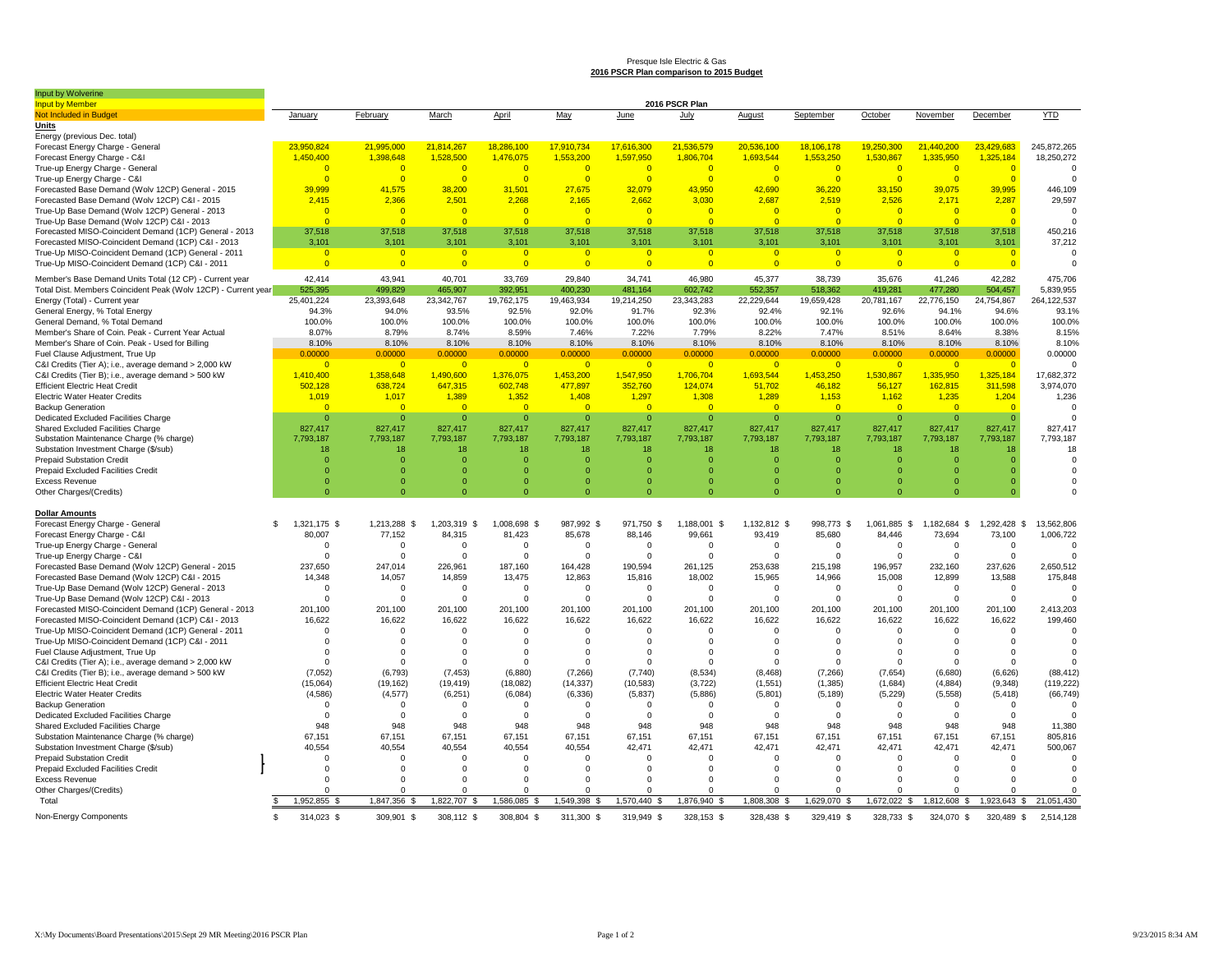#### Presque Isle Electric & Gas **2016 PSCR Plan comparison to 2015 Budget**

| Input by Wolverine                                                                           |                |                        |                        |                        |                             |                       |                            |                             |                            |                             |                            |                         |                          |                  |
|----------------------------------------------------------------------------------------------|----------------|------------------------|------------------------|------------------------|-----------------------------|-----------------------|----------------------------|-----------------------------|----------------------------|-----------------------------|----------------------------|-------------------------|--------------------------|------------------|
| <b>Input by Member</b>                                                                       |                |                        |                        |                        |                             |                       |                            | 2016 PSCR Plan              |                            |                             |                            |                         |                          |                  |
| Not Included in Budget                                                                       |                | January                | February               | March                  | April                       | May                   | June                       | July                        | August                     | September                   | October                    | November                | December                 | <b>YTD</b>       |
| <b>Contribution to Bundled Rate</b>                                                          |                |                        |                        |                        |                             |                       |                            |                             |                            |                             |                            |                         |                          |                  |
| Forecast Energy Charge - General                                                             | \$.            | 52.01 \$               | 51.86 \$               | 51.55 \$               | 51.04 \$                    | 50.76 \$              | 50.57 \$                   | 50.89 \$                    | 50.96 \$                   | 50.80 \$                    | $51.10$ \$                 | 51.93 \$                | 52.21 \$                 | 51.35            |
| Forecast Energy Charge - C&I                                                                 |                | 3.15                   | 3.30                   | 3.61                   | 4.12                        | 4.40                  | 4.59                       | 4.27                        | 4.20                       | 4.36                        | 4.06                       | 3.24                    | 2.95                     | 3.81             |
| True-up Energy Charge - General                                                              |                |                        |                        |                        |                             |                       |                            |                             |                            |                             |                            |                         |                          |                  |
| True-up Energy Charge - C&I                                                                  |                |                        |                        |                        |                             |                       |                            |                             |                            |                             |                            |                         |                          |                  |
| Forecasted Base Demand (Wolv 12CP) General - 2015                                            |                | 9.36                   | 10.56                  | 9.72                   | 9.47                        | 8.45                  | 9.92                       | 11.19                       | 11.41                      | 10.95                       | 9.48                       | 10.19                   | 9.60                     | 10.04            |
| Forecasted Base Demand (Wolv 12CP) C&I - 2015                                                |                | 0.56                   | 0.60                   | 0.64                   | 0.68                        | 0.66                  | 0.82                       | 0.77                        | 0.72                       | 0.76                        | 0.72                       | 0.57                    | 0.55                     | 0.67             |
| True-Up Base Demand (Wolv 12CP) General - 2013<br>True-Up Base Demand (Wolv 12CP) C&I - 2013 |                |                        |                        |                        |                             |                       |                            |                             |                            |                             |                            |                         |                          |                  |
| Forecasted MISO-Coincident Demand (1CP) General - 2013                                       |                | 7.92                   | 8.60                   | 8.62                   | 10.18                       | 10.33                 | 10.47                      | 8.61                        | 9.05                       | 10.23                       | 9.68                       | 8.83                    | 8.12                     | 9.14             |
| Forecasted MISO-Coincident Demand (1CP) C&I - 2013                                           |                | 0.65                   | 0.71                   | 0.71                   | 0.84                        | 0.85                  | 0.87                       | 0.71                        | 0.75                       | 0.85                        | 0.80                       | 0.73                    | 0.67                     | 0.76             |
| True-Up MISO-Coincident Demand (1CP) General - 2011                                          |                |                        |                        |                        |                             |                       |                            |                             |                            |                             |                            |                         |                          |                  |
| True-Up MISO-Coincident Demand (1CP) C&I - 2011                                              |                |                        |                        |                        |                             |                       |                            |                             |                            |                             |                            |                         |                          |                  |
|                                                                                              |                |                        |                        |                        |                             |                       |                            |                             |                            |                             |                            |                         |                          |                  |
| Fuel Clause Adjustment, True Up                                                              |                |                        |                        |                        |                             |                       |                            |                             |                            |                             |                            |                         |                          |                  |
| C&I Credits (Tier A); i.e., average demand > 2,000 kW                                        |                |                        |                        |                        |                             |                       |                            |                             |                            |                             |                            |                         |                          |                  |
| C&I Credits (Tier B); i.e., average demand > 500 kW                                          |                | (0.28)                 | (0.29)                 | (0.32)                 | (0.35)                      | (0.37)                | (0.40)                     | (0.37)                      | (0.38)                     | (0.37)                      | (0.37)                     | (0.29)                  | (0.27)                   | (0.33)           |
| <b>Efficient Electric Heat Credit</b>                                                        |                | (0.59)                 | (0.82)                 | (0.83)                 | (0.92)                      | (0.74)                | (0.55)                     | (0.16)                      | (0.07)                     | (0.07)                      | (0.08)                     | (0.21)                  | (0.38)                   | (0.45)           |
| <b>Electric Water Heater Credits</b>                                                         |                | (0.18)                 | (0.20)                 | (0.27)                 | (0.31)                      | (0.33)                | (0.30)                     | (0.25)                      | (0.26)                     | (0.26)                      | (0.25)                     | (0.24)                  | (0.22)                   | (0.25)           |
| <b>Backup Generation</b>                                                                     |                |                        |                        |                        |                             |                       |                            |                             |                            |                             |                            |                         |                          |                  |
| Dedicated Excluded Facilities Charge                                                         |                |                        | 0.04                   | 0.04                   |                             |                       | 0.05                       |                             | 0.04                       |                             |                            | 0.04                    | 0.04                     |                  |
| Shared Excluded Facilities Charge                                                            |                | 0.04                   |                        |                        | 0.05                        | 0.05                  |                            | 0.04                        |                            | 0.05                        | 0.05                       |                         |                          | 0.04             |
| Substation Maintenance Charge (% charge)<br>Substation Investment Charge (\$/sub)            |                | 2.64<br>1.60           | 2.87<br>1.73           | 2.88<br>1.74           | 3.40<br>2.05                | 3.45<br>2.08          | 3.49<br>2.21               | 2.88                        | 3.02<br>1.91               | 3.42<br>2.16                | 3.23<br>2.04               | 2.95<br>1.86            | 2.71<br>1.72             | 3.05<br>1.89     |
| <b>Prepaid Substation Credit</b>                                                             |                |                        |                        |                        |                             |                       |                            | 1.82                        |                            |                             |                            |                         |                          |                  |
| Prepaid Excluded Facilities Credit                                                           |                |                        |                        |                        |                             |                       |                            |                             |                            |                             |                            |                         |                          |                  |
| <b>Excess Revenue</b>                                                                        |                |                        |                        |                        |                             |                       |                            |                             |                            |                             |                            |                         |                          |                  |
|                                                                                              |                |                        |                        |                        |                             |                       |                            |                             |                            |                             |                            |                         |                          |                  |
| Other Charges/(Credits)<br>Total                                                             |                | 76.88 \$               | 78.97 \$               | 78.08 \$               | 80.26 \$                    | 79.60 \$              | 81.73 \$                   | 80.41 \$                    | 81.35 \$                   | 82.86 \$                    | 80.46 \$                   | 79.58 \$                | 77.71 \$                 | 79.70            |
|                                                                                              |                |                        |                        |                        |                             |                       |                            |                             |                            |                             |                            |                         |                          |                  |
| <b>Inputs for Member's PSCR Factor</b>                                                       |                |                        |                        |                        |                             |                       |                            |                             |                            |                             |                            |                         |                          |                  |
| Member's Line Losses                                                                         |                | 7.90%                  | 7.90%                  | 7.90%                  | 7.90%                       | 7.90%                 | 7.90%                      | 7.90%                       | 7.90%                      | 7.90%                       | 7.90%                      | 7.90%                   | 7.90%                    | 7.90000%         |
| Member's Line Losses                                                                         |                | 2,006,697              | 1,848,098              | 1,844,079              | 1,561,212                   | 1,537,651             | 1,517,926                  | 1,844,119                   | 1,756,142                  | 1,553,095                   | 1,641,712                  | 1,799,316               | 1,955,634                | 20,865,680       |
| Wholesale Purchases - Member's Losses                                                        |                | 23,394,527             | 21,545,550             | 21,498,688             | 18,200,963                  | 17,926,283            | 17,696,324                 | 21,499,164                  | 20,473,502                 | 18,106,333                  | 19,139,455                 | 20,976,834              | 22,799,233               | 243,256,857      |
| Member's HQ Energy Use                                                                       |                | $\overline{0}$         | $\overline{0}$         | $\overline{0}$         | $\overline{0}$              | $\overline{0}$        | $\overline{0}$             | $\overline{0}$              | $\overline{0}$             | $\Omega$                    | $\overline{0}$             | $\overline{0}$          | $\overline{0}$           | $\Omega$         |
| Member's Sales to its Members                                                                |                | 23,394,527             | 21,545,550             | 21,498,688             | 18,200,963                  | 17,926,283            | 17,696,324                 | 21,499,164                  | 20,473,502                 | 18,106,333                  | 19,139,455                 | 20,976,834              | 22,799,233               | 243,256,857      |
| Non-PSCR Sales                                                                               |                | $\Omega$               | $\Omega$               | $\Omega$               | $\Omega$                    | $\overline{0}$        | $\Omega$                   | $\overline{0}$              | $\overline{0}$             | $\Omega$                    | $\Omega$                   | $\Omega$                | $\Omega$                 | $\overline{0}$   |
| <b>PSCR Sales</b>                                                                            |                | 23,394,527             | 21,545,550             | 21,498,688             | 18,200,963                  | 17,926,283            | 17,696,324                 | 21,499,164                  | 20,473,502                 | 18,106,333                  | 19,139,455                 | 20,976,834              | 22,799,233               | 243,256,857      |
| Member's HQ Energy Use                                                                       |                | $\Omega$               | $\mathbf 0$            | $\Omega$               | $\Omega$                    | $\mathbf 0$           | $\Omega$                   | $\mathbf 0$                 | $\Omega$                   | $\Omega$                    | $^{\circ}$                 | $\mathbf 0$             | $^{\circ}$               | $\Omega$         |
| Prior Year (Over)/Under Collection                                                           |                | $\Omega$               | $\overline{0}$         | $\Omega$               | $\Omega$                    | $\overline{0}$        | $\Omega$                   | $\overline{0}$              | $\Omega$                   | $\Omega$                    | $\Omega$                   | $\Omega$                | $\overline{0}$           | $\Omega$         |
| <b>PSCR Cost</b>                                                                             |                | 1.952.855              | 1,847,356              | 1,822,707              | 1,586,085                   | 1,549,398             | 1,570,440                  | 1,876,940                   | 1,808,308                  | 1,629,070                   | 1,672,022                  | 1,812,608               | 1,923,643                | 21,051,430       |
| Power Supply Rate Before HQ Use and (O)/U Coll.                                              | S.             | 83.47 \$               | 85.74 \$               | 84.78 \$               | 87.14 \$                    | 86.43 \$              | 88.74 \$                   | 87.30 \$                    | 88.32 \$                   | 89.97 \$                    | 87.36 \$                   | 86.41 \$                | 84.37 \$                 | 86.54            |
| <b>PSCR Rate</b>                                                                             | \$             | 86.54 \$               | 86.54 \$               | 86.54 \$               | 86.54 \$                    | 86.54 \$              | 86.54 \$                   | 86.54 \$                    | 86.54 \$                   | 86.54 \$                    | 86.54 \$                   | 86.54 \$                | 86.54 \$                 | 86.54            |
| <b>PSCR Base</b>                                                                             | <b>S</b>       | $87.85$ \$             | 87.85 \$               | 87.85 \$               | 87.85 \$                    | 87.85 \$              | 87.85 \$                   | 87.85 \$                    | 87.85 \$                   | 87.85 \$                    | 87.85 \$                   | 87.85 \$                | 87.85 \$                 | 87.85            |
| <b>PSCR Factor</b>                                                                           | $\mathfrak{L}$ | $(1.31)$ \$            | $(1.31)$ \$            | $(1.31)$ \$            | $(1.31)$ \$                 | $(1.31)$ \$           | $(1.31)$ \$                | $(1.31)$ \$                 | $(1.31)$ \$                | $(1.31)$ \$                 | $(1.31)$ \$                | $(1.31)$ \$             | $(1.31)$ \$              | (1.31)           |
|                                                                                              |                |                        |                        |                        |                             |                       |                            |                             |                            |                             |                            |                         |                          |                  |
| Member's PSCR Revenue<br>Member's PSCR Cost                                                  | \$.            | 2,024,562 \$           | 1,864,552 \$           | 1,860,496 \$           | 1,575,111 \$                | 1,551,341 \$          | 1,531,440 \$               | 1,860,538 \$                | 1,771,777 \$               | 1,566,922 \$                | 1,656,328 \$               | 1,815,335 \$            | 1,973,046 \$ 21,051,448  |                  |
| Member's Over/(Under) Collection                                                             | \$             | 1.952.855<br>71.707 \$ | 1,847,356<br>17.196 \$ | 1.822.707<br>37,789 \$ | 1.586.085<br>$(10, 974)$ \$ | 1,549,398<br>1,943 \$ | 1,570,440<br>$(39,000)$ \$ | 1,876,940<br>$(16, 402)$ \$ | 1.808.308<br>$(36,531)$ \$ | 1,629,070<br>$(62, 148)$ \$ | 1.672.022<br>$(15,693)$ \$ | 1,812,608<br>$2,727$ \$ | 1,923,643<br>$49,403$ \$ | 21,051,430<br>18 |
|                                                                                              |                |                        |                        |                        |                             |                       |                            |                             |                            |                             |                            |                         |                          |                  |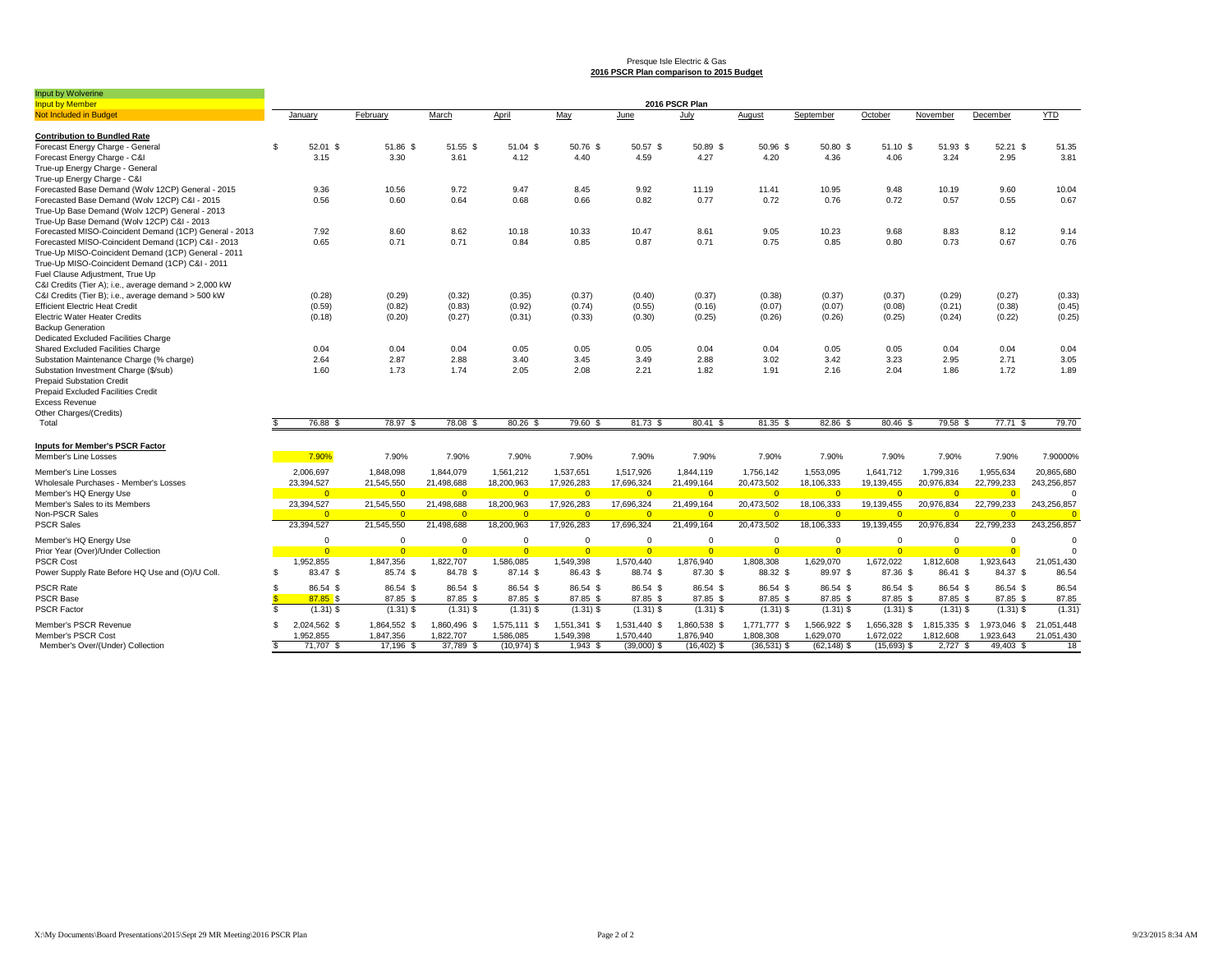### **PRESQUE ISLE ELECTRIC & GAS CO-OP BOARD RESOLUTION SEPTEMBER 29, 2015**

## **RESOLUTION 2015-MR-07 2016 PSCR FACTOR**

**WHEREAS,** PIE&G transitioned to member regulation with an effective date of September 23, 2012 thus providing that certain of its rates are no longer regulated by the MPSC; and

**WHEREAS,** PIE&G in conjunction with Wolverine Power Supply Cooperative (WPSC), it's wholesale electric energy supplier, has conducted an analysis of projected energy costs and sales volumes; and

**WHEREAS,** PIE&G's staff has reviewed the analysis with the Board of Directors; and

**WHEREAS,** results of that analysis indicate and overall energy cost of 86.54 mills/kWh or \$0.08654/kWh which, when combined with PIE&G's current PSCR basing point of 87.85 mills/kWh provides for a 2016 PSCR Factor of -1.31 mills/kWh.

**NOW BE IT HEREBY RESOLVED** that the PIE&G Board of Directors accepts the analysis as provided by the cooperative staff as a reasonable basis for establishing the maximum 2016 PSCR Factor of -1.31 mills/kWh or -\$0.00131/kWh effective with all bills rendered on or after February 1, 2016 and directs staff to amend the appropriate tariffs in its Electric Rate Book.

**BE IT FURTHER RESOLVED** that the cooperative staff may apply a lesser PSCR Factor than approved in this resolution because of an over-collection of power supply costs from the membership, in which case they shall notify the Board of Directors of their intent to do so.

### **CERTIFICATION**

I, David Smith, Secretary of the Board of Directors of Presque Isle Electric & Gas Co-op, do hereby certify that the above is a true and correct copy of a resolution adopted at a special meeting of the Board of Directors of Presque Isle Electric & Gas Co-op held on September 29, 2015.

By: \_\_\_\_\_\_\_\_\_\_\_\_\_\_\_\_\_\_\_\_\_\_\_\_\_\_\_\_\_

David Smith, Secretary

Dated: \_\_\_\_\_\_\_\_\_\_\_\_\_\_\_\_\_\_\_\_\_\_\_\_\_\_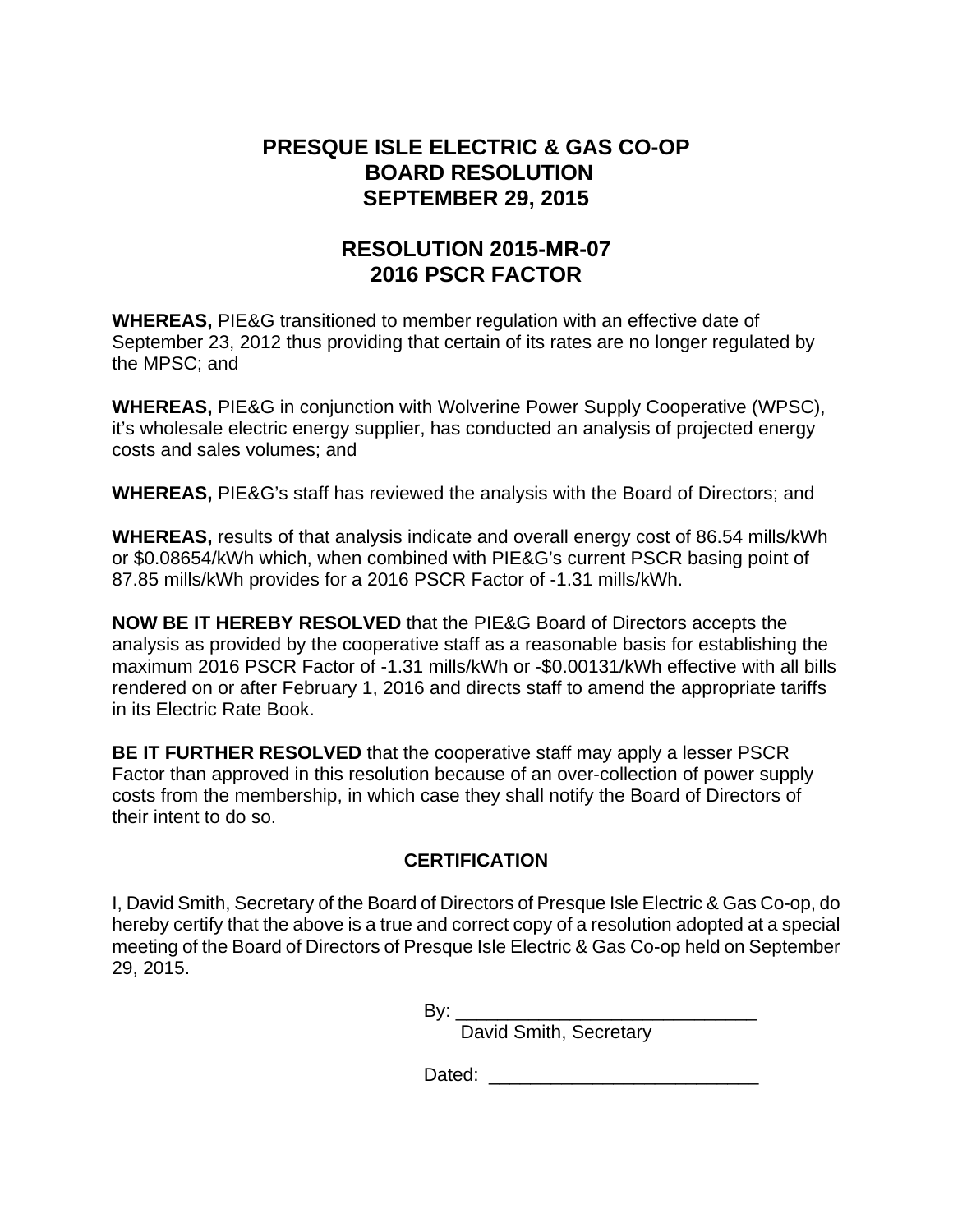Cooperative shall be required to refund to Member-Consumers, or to credit to Member-Consumers' bills any net amount determined to have been recovered which is in excess of the amounts actually was less than the amount determined to have been actually expensed by Cooperative for power supply. expensed by Cooperative for power supply. Cooperative shall recover from Member-Consumers any net amount by which the amount determined to have been recovered over the period covered

 For the twelve (12) months ending December 2016, the Power Supply Cost Recovery Factor is **(\$0.00131)** per kWh. The allowance for cost of power supply included in base rates is \$0.08785 per kWh.

President and CEO

Issued: **September 29, 2015 Effective for bills rendered on and after By: Brian Burns after February 1, 2016.** after **February 1, 2016.** 

Onaway, Michigan Issued under authority of the Board of Directors dated **09/29/15**